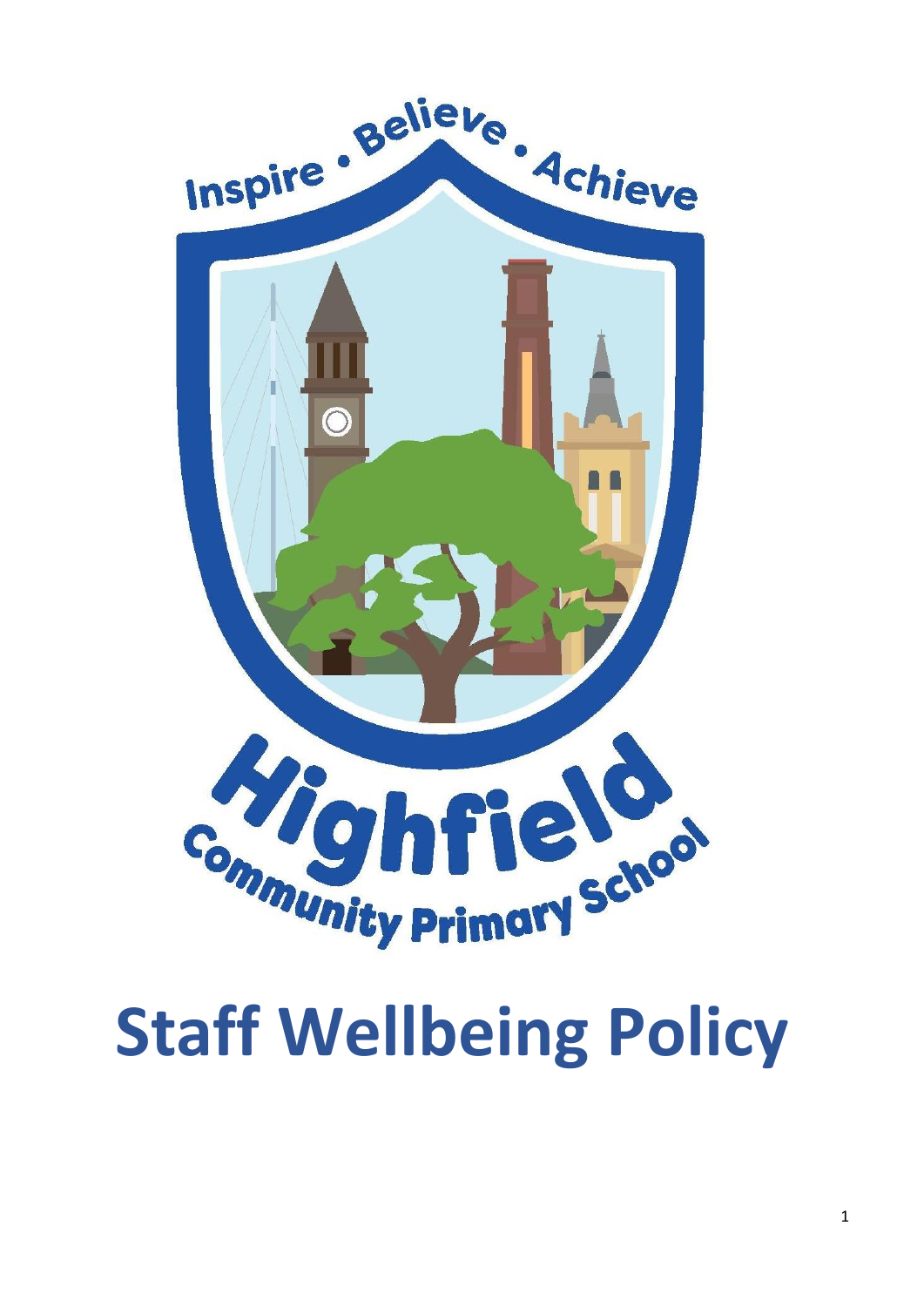## **1. Policy Statement**

Highfield Community Primary School recognises that the staff are their most important resource and are to be valued, supported and encouraged to develop personally and professionally within a learning and caring community.

There is a relationship between healthier more positive staff, pupil achievement and school improvement.

There are employer duties to staff that require sensitive staff policies and practice.

Upon employment each staff member will be given access to the Staff Handbook, Code of Conduct Policy and other staff policies which are held in the staffroom.

The purpose of this policy is to provide a document that embraces the many school practices that support staff health and wellbeing, to minimise the harm from stress and ensure that there is cohesion and progress in working towards the health and wellbeing of all staff.

## **2. Guidelines for Implementation**

The Headteacher, Senior Leadership Team and Governing Body will:-

- Promote a school ethos where all staff are valued and where respect, empathy and honesty are the cornerstones of all school relationships.
- Provide opportunities for personal and professional development.
- Operate Performance Management linked to clear job specifications.
- Provide extra support from the Headteacher & SLT during certain times of particular challenge and/ or difficulty e.g. OFSTED Inspections.
- Provide a non-judgmental and confidential support system e.g. through induction mentors.
- Promote information about and access to supportive services.
- Respond sensitively and flexibly to external pressures that impact on staff lives whilst at the same time ensuring the efficient running of the school.
- Maintain contact with staff when they are absent for long periods (through a named person).

#### **3. Implementation of the Staff Well-Being Policy**

The school will implement the Staff Well-Being Policy in the following ways.

- Leaders will act as positive role models.
- A named Well-being Co-ordinator, Andrea Jolly, will ensure that the school environment continues to promote staff well-being, and alert the Headteacher or SLT if this becomes compromised.
- Decision making processes are clearly understood and supported by staff.
- Opportunities are provided for all staff to socialise and relax with each other, in both formal and informal contexts.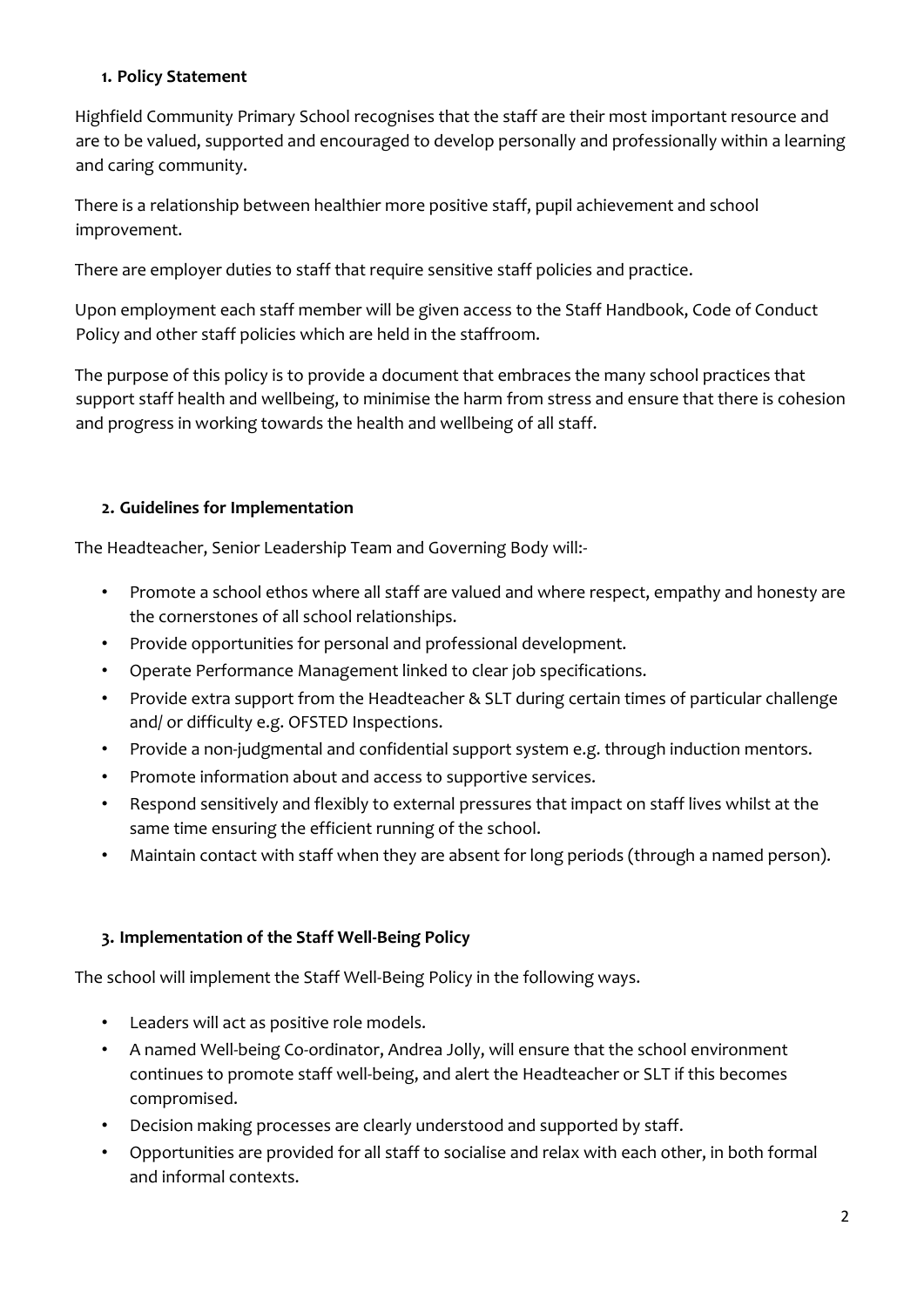- New staff are supported with an appropriate level of induction.
- Leaders will promote an open listening culture that responds quickly to problems.
- Provision of a staff room that is sensitive to issues of race, gender, homophobia, culture and disability and free from negative comments that are detrimental to staff wellbeing.
- Maintenance of quality staff facilities and accommodation e.g. access to free tea and coffee, adequate seating and toilet facilities.
- The regular and systematic monitoring of staff absences, staff/children/family relationships and the recruitment and retention of staff. Absence monitoring can include, when triggers are met, support meetings to explore actions and solutions between the line manager or Headteacher and staff member.

## **4. Practical Actions to Support New Staff:**

- School Induction
- Allocated mentor, buddy or support person
- All staff to have a named identity badge.
- At the end of the first week of employment staff will have a review with the supporting person.
- Review meetings held after 2, 4 & 6 months.

#### **5. Practical Actions to Support New Roles:**

- Decide who will be the supporting person for the new role.
- Initial meetings to agree a job description will be held.
- An initial discussion of roles and responsibilities will be held.
- Introduction/visits to school/class or environment in which the role will be carried out.
- Establish a pattern of support and training.
- End of first week review with supporting person.
- 1:1 support for new tasks.
- 2, 4 & 6 month reviews

#### **6. Good practice to promote staff well-being:**

- Lunch provided on INSET days
- Free tea and coffee for all staff in school
- Positive comments made about the school and staff are shared.
- Staff are encouraged to say thank you to others through the appreciation station in the staffroom
- Successes are celebrated.
- Social activities are organised for staff by staff.